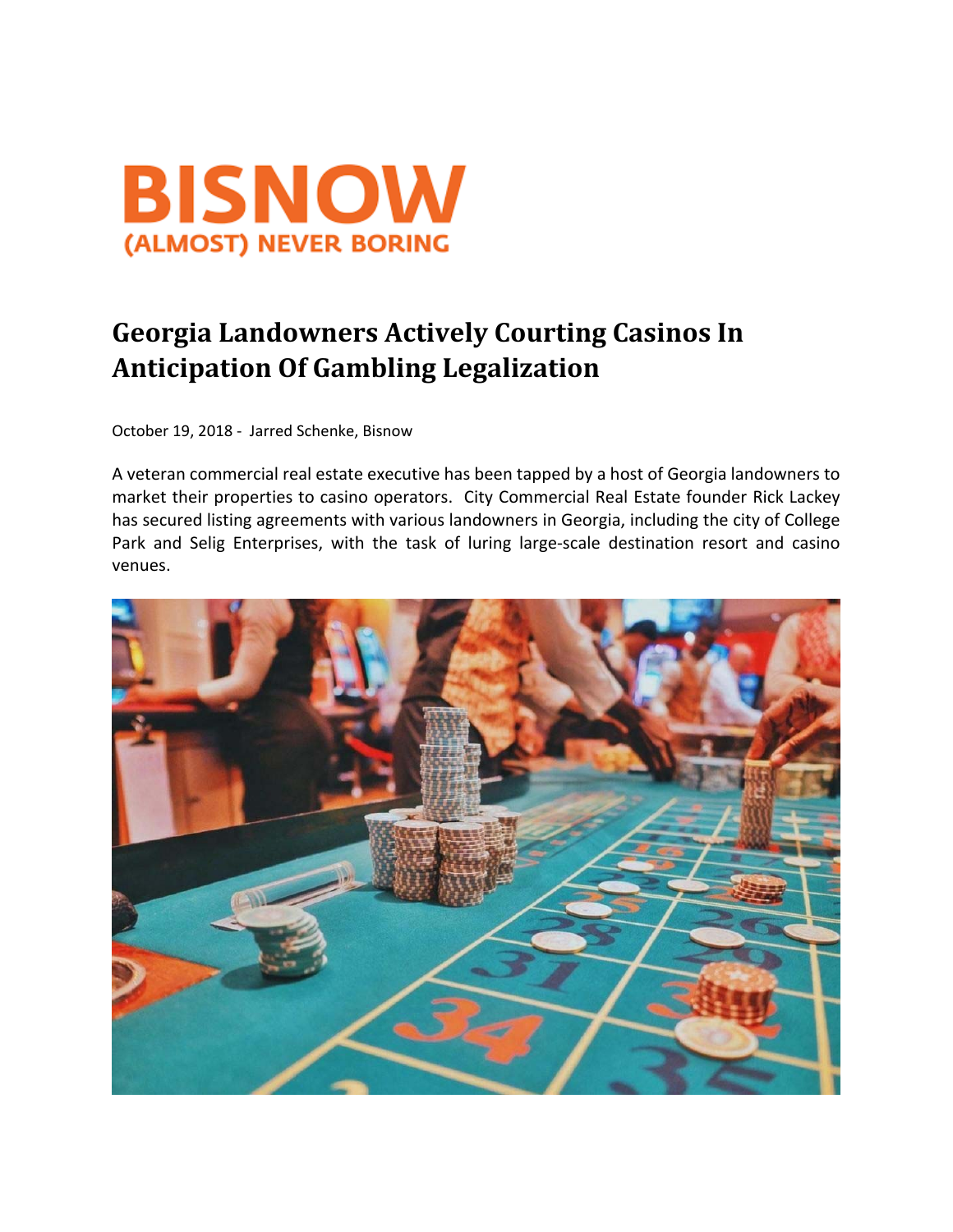He has been in Las Vegas this past week meeting with various casino operators about the potential of Georgia developments. Lackey said all the sites are at least 100 acres, enough to accommodate sprawling resort destinations crowned — he hopes — by major gaming facilities.

The push for casino development might appear premature, given that current state law prohibits casino gaming. But a cadre of state representatives — spearheaded by state Rep. Ron Stephens, whose South Georgia district covers portions of Savannah — is intent on pushing a bill in the next legislative session that would legalize gambling to three sites in the state. The landowners of the sites are not waiting for the law to pass in the battle to be one of three grand prize winners in the casino sweepstakes.



*Rick Lackey*

The properties Lackey has been hired to market include: College Park's 300‐acre parcel known as Airport City adjacent to Hartsfield‐Jackson Atlanta International Airport. Nearly 500 acres off Interstate 85 and along Lake Hartwell in North Georgia, owned by the Whitworth family. About 320 acres 10 miles from Downtown Savannah owned by a nonprofit fair operator.

Up to 300 acres acrossfrom the Great Wolf Lodge Resort indoor water park in LaGrange, Georgia, owned in a joint venture between the Selig family and Hodges Ward Elliott CEO William Hodges.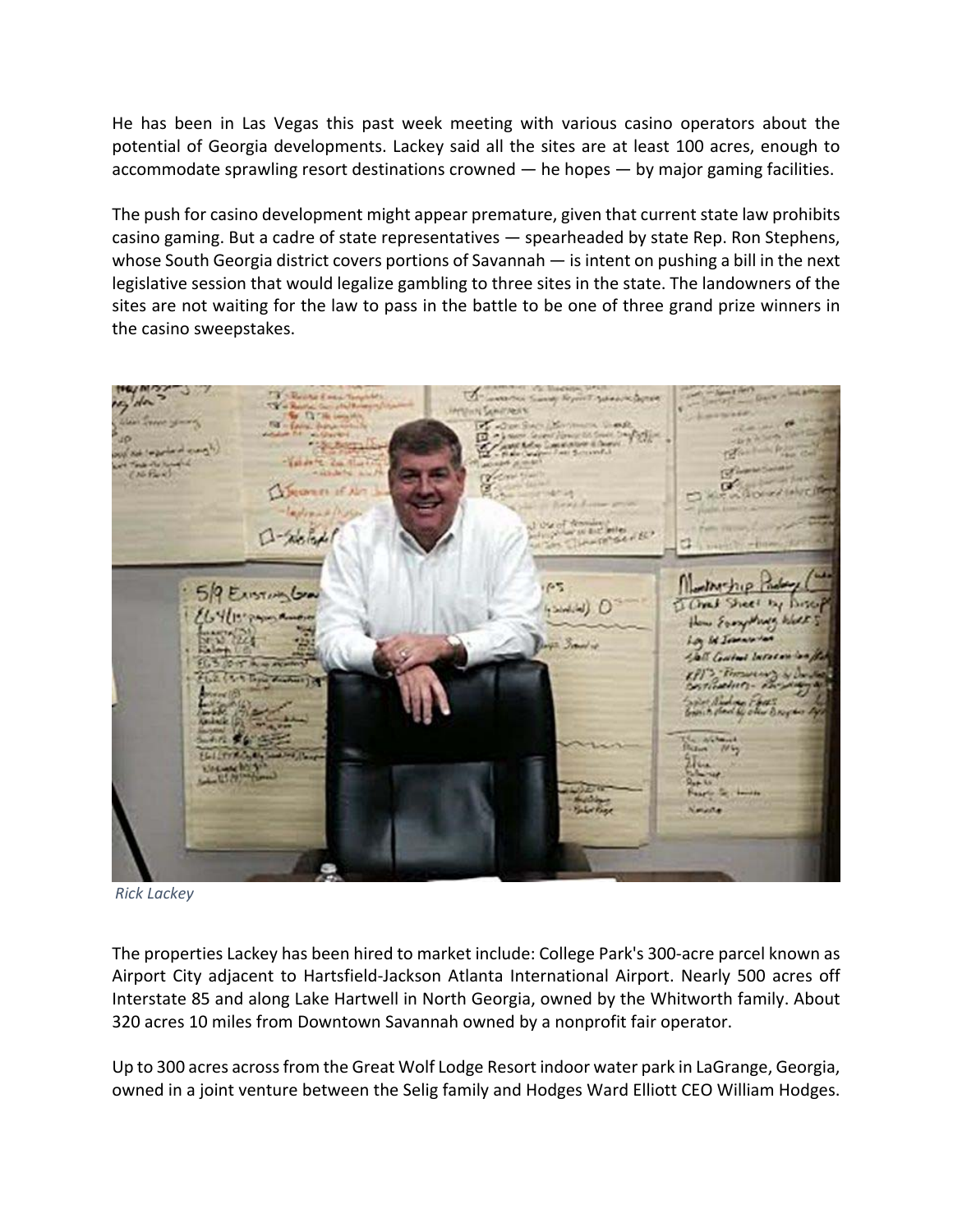"We are in serious discussions with the ownerships of two additional sites, one that is near Savannah and one that isfurther South Georgia, but all along the [Interstate] 95 corridor," Lackey said.

As Bisnow previously reported, these sites could generate at least 30,000 new jobs and a minimum of \$3.6B in new development. Stephens, who sponsored Georgia's lucrative and successful film tax credit program, declined to identify specific sites at the time. Rick Lackey REAL Professionals Network Courtesy: REAL Professionals Network Rick Lackey The push, and potential political will, is happening in order to shore up HOPE funding. The HOPE program allows Georgia residents who maintain a 3.0 or higher grade‐point average to have education tuition paid for at state institutions. Recent reports suggest HOPE may run out of money by 2028, but Stephens and other casino backers maintain that legalized gambling could plug the funding holes.

Lackey — who founded the real estate networking chain REAL Professionals Network and is the former head of Grubb & Ellis in Atlanta — said developers and casino operators have to work fast securing sites to be able to deliver the projects in time to benefit HOPE.

## **Gambler's Remorse?**

Not all municipalities are falling in line with the push for casinos. Despite signing a listing agreement in March with City Commercial, according to records obtained by Bisnow through an open records request, the city manager of College Park said the government has asked Lackey to cease marketing the city property on its behalf. "We clarified with [City Commercial] that our present interests are not to pursue those opportunities," College Park City Manager Terrence Moore said. "There are other opportunities and considerations … that are not consistent with this [casino] approach."

Moore declined to specify what changed the city's mindset toward marketing its 300 acres toward casinos, but he said College Park was in talks with developers for other projects on the site that would encompass a mix of uses, including hospitality, retail and residential. Moore declined to identify specific developers or uses, but said the potential developments have "zero percent to do with gaming." "[The listing agreement] was something [City Commercial] initiated. It was something that they contacted us [with] at the time," he said.

Lackey confirmed that College Park's site was among those he has been marketing, but declined to comment on the apparent dispute.

## **Owners Go All In**

In The other parties Lackey is representing  $-$  private landowners  $-$  are committed to the idea of a casino at their properties. "We are looking into all types of uses for that property to include retail, hospitality, residential and entertainment concepts,"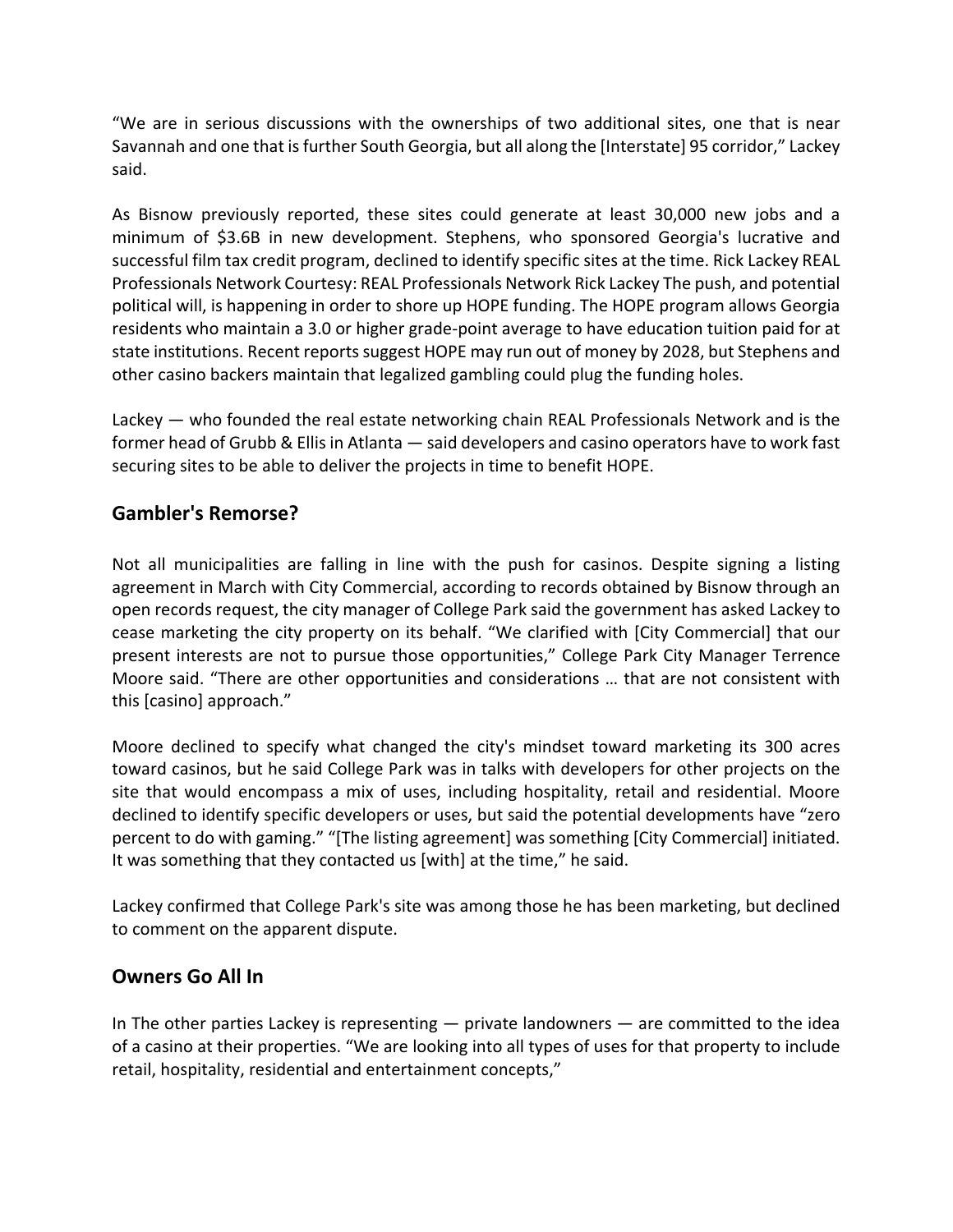Selig Enterprises Chief Operating Officer Jo Ann Chitty wrote in an email to Bisnow. "LaGrange is a great city, and its proximity to Atlanta Hartsfield makes it an attractive destination for all types of businesses, including hospitality and tourism." Randy Whitworth, whose family operated a poultry farm on its Lake Hartwell land and now owns Northeast Georgia Bank and Franklin Insurance, said his property had previously attracted the attention of MGM Resorts in 2008.



*Jo Ann Chitty*

MGM also eyed a casino in Atlanta in 2015, presumably in hopes state law would soon change. "They all said it would bring two to three thousand jobs to the area. That was the selling point," Whitworth said. "That many jobs would really be beneficial to this part of Northeast Georgia." The Coastal Empire Fair President Hugh Futrell said for his organization and the nonprofit owners of the Savannah site, known as the Savannah Exchange Club, selling to a casino entity could help raise money for many of its outreach and community efforts.

"The only thing I see, and we see as a fair association, is that it's a chance for us to raise more money and help the community back," Futrell said. "The jobs would literally go through the roof and that would affect the whole Savannah area. That's why we kind of opened our doors to the idea of letting the property be marketed out to the gaming community."